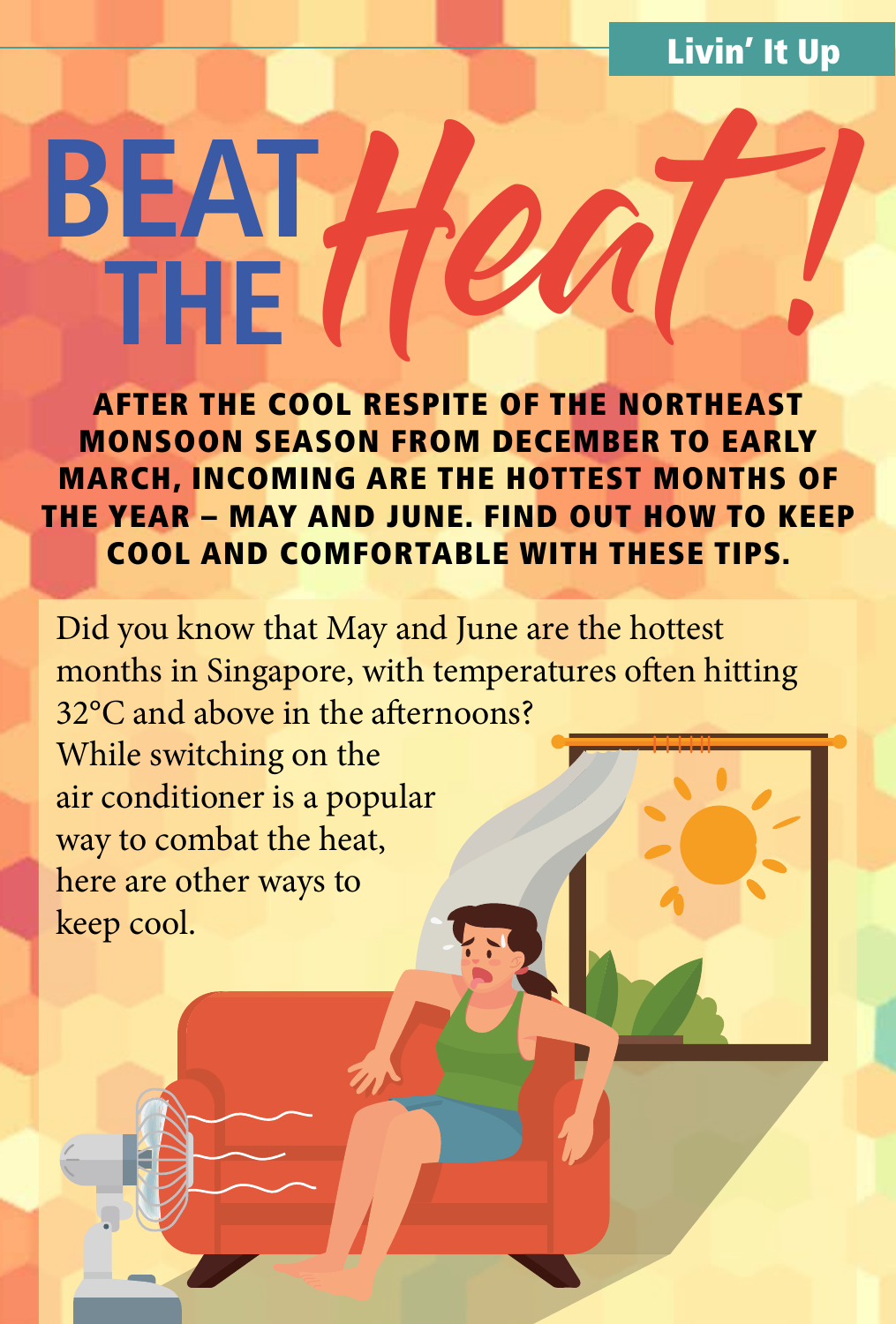## **1 Full use of the fan** Many households in Singapore have at least one electric fan. These fans use less energy than air conditioning, and so are considered relatively better for the environment — and your utilities bill! A table or standing fan can move heat away from your body, while a ceiling fan provides ventilation 2 and can help cool a space. Setting a ceiling fan to rotate in an anti-clockwise direction blows air downwards, which creates a comfortable breeze.

1

2 Cross ventilation<br>A natural method of A natural method of cooling, cross ventilation relies on the natural movement of air or wind. To achieve cross ventilation and good airflow in a room, ensure that the windows or doors facing each other are open so that warm interior air can be forced out by cooler exterior air.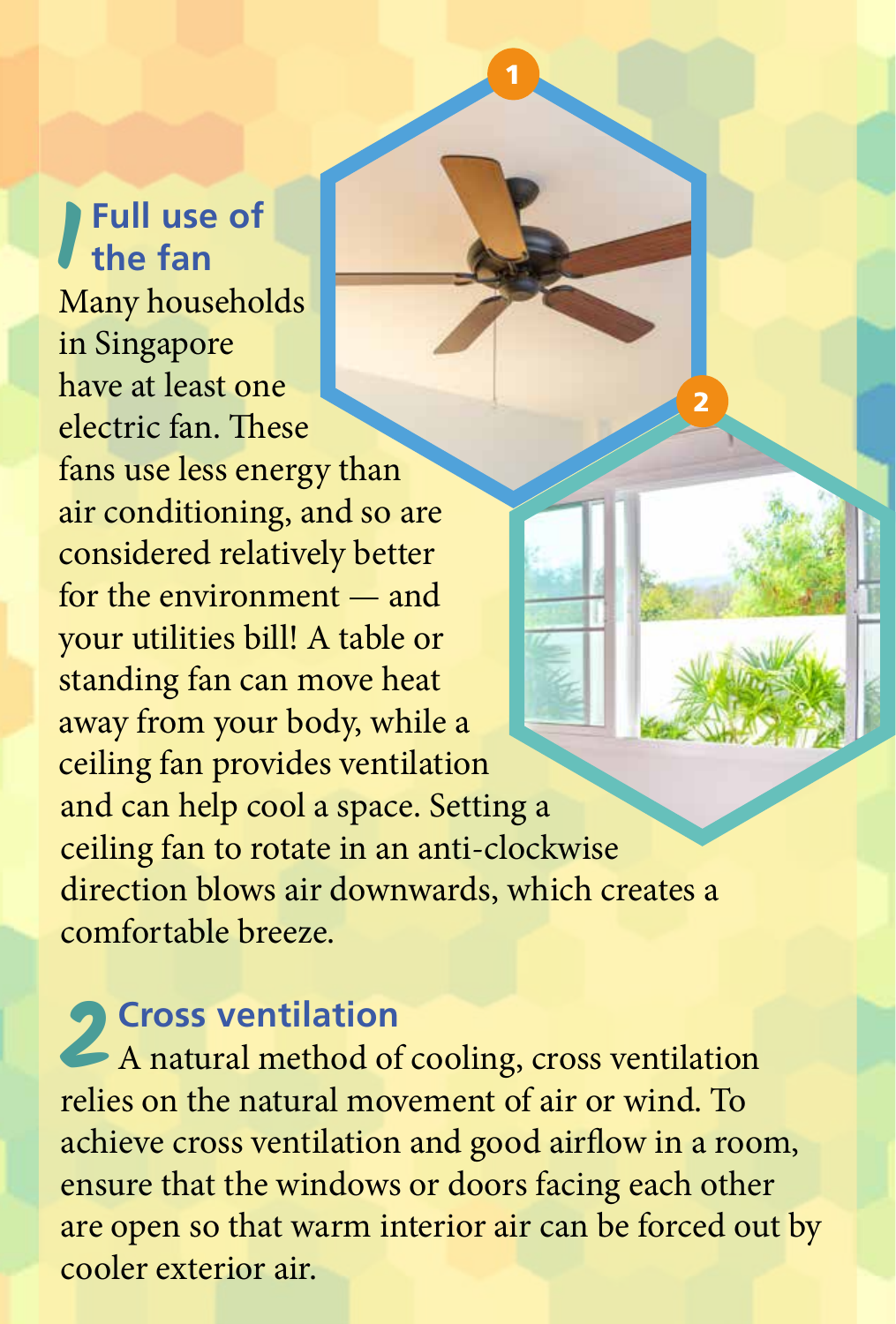**3Lighting matters**<br>Are you still using is Are you still using incandescent light bulbs? If so, it's time to switch to light-emitting diode (LED) bulbs. The former works by heating the filament until it glows, which produces heat as a waste product. LED lights produce much less heat, and as a bonus, are more energy-efficient, which helps downsize your electricity bills.

 $\overline{\mathbf{3}}$  3 4

**4Foliage's your friend<br>Because of the longer hours** Because of the longer hours spent at home due to the COVID-19 pandemic, houseplants are enjoying a massive boom in popularity. Indoor greenery not only adds aesthetic appeal to your home environment, but also can help bring down the temperature in a space and purify the air.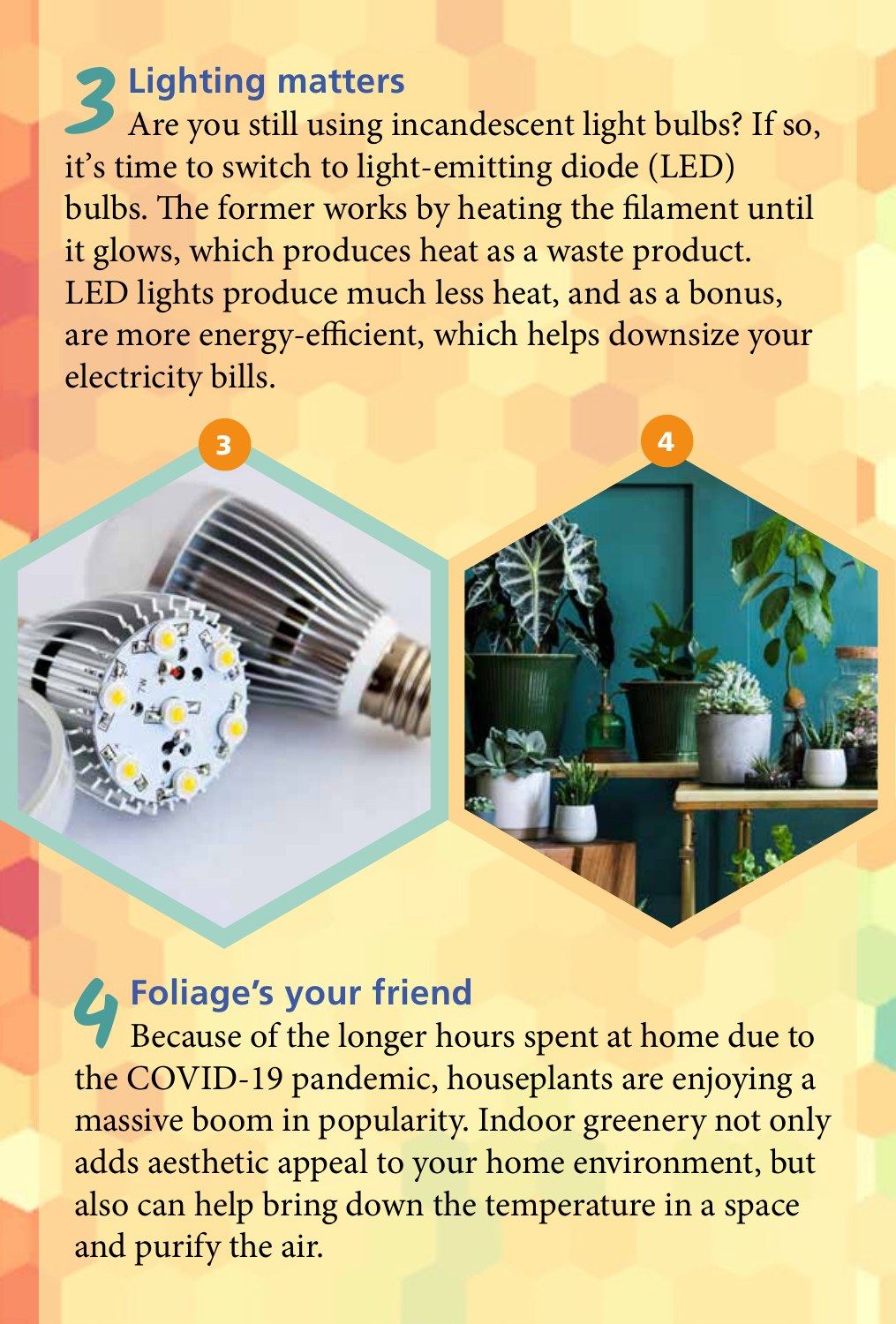**5 Solar power** Is your home receiving the brunt of the afternoon sun? You can consider investing in solar films for your windows. Solar films help filter out harmful ultraviolet rays, decrease heat transmission from the sun's rays, and reduce glare that can cause eye strain. If you do not have solar films, curtains and blinds, when drawn, can keep out heatinducing sunlight, especially on sunny days.

**6Dehumidify your home**<br>**6Heat and humidity can be a**<br>**combination** A dehumidifier re Heat and humidity can be a distressing combination. A dehumidifier removes excess moisture from the air to prevent problems such as mildew or mould. Simple lifestyle changes like showering with cooler water, which leads to less steam, can help mitigate excessive humidity at home, too.

5

6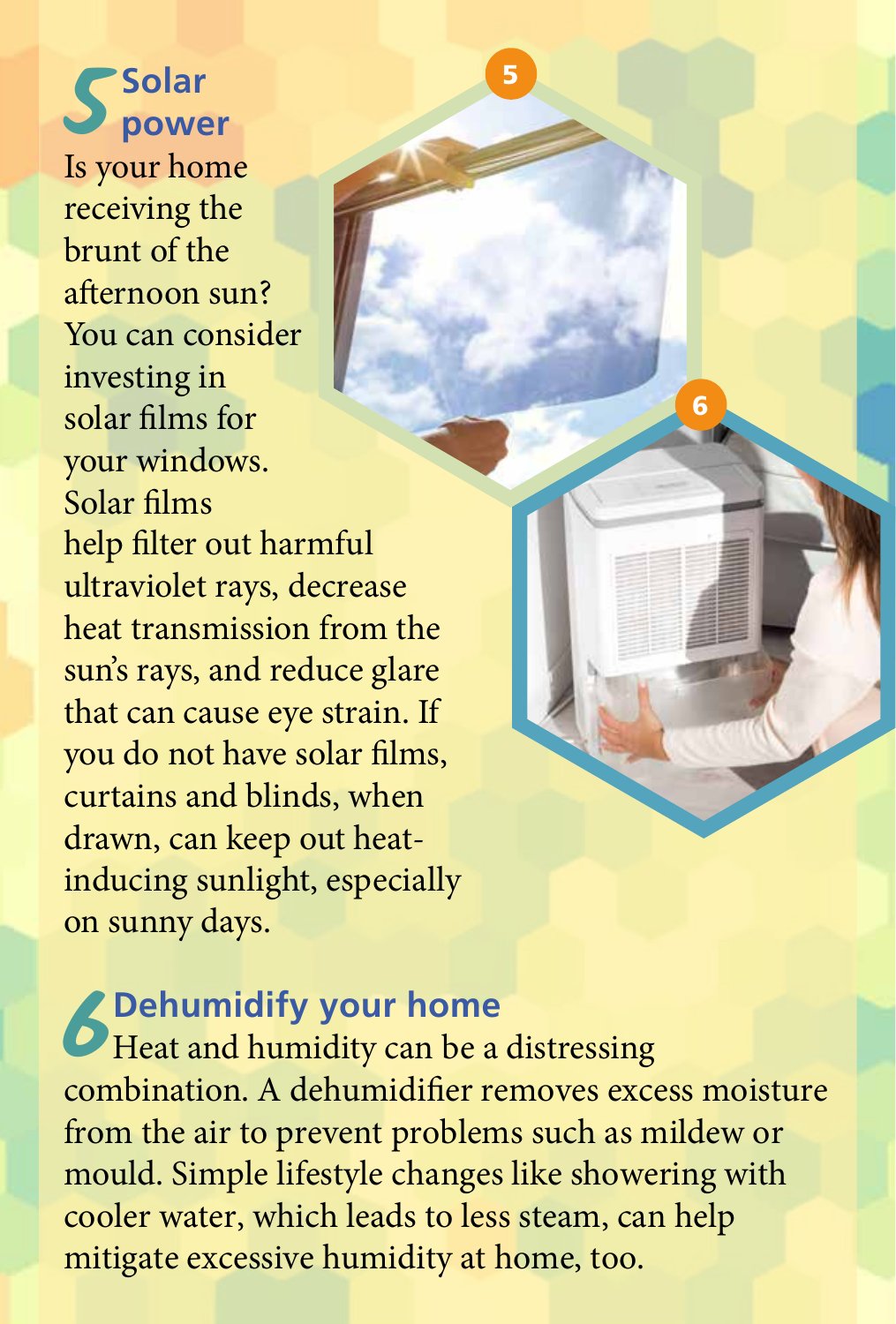**7 Dry run** Similar to a dehumidifier, the 'dry mode' available on most air conditioning systems serves to suck out moisture and release dry air. By creating a drier atmosphere, the air feels more comfortable even though the temperature may not actually have decreased. The dry mode is also economical, as it costs less to

operate when used correctly.

# **8 DIY a 'cool box'**

For quick relief, try this! Place some ice in a shallow bowl, then stand the bowl between you and a

table fan. Angle the fan towards the bowl and yourself, switch it on, and enjoy the blast of cool air!

8

ON/OFF<sup>O</sup> WARM (D TOOL

7